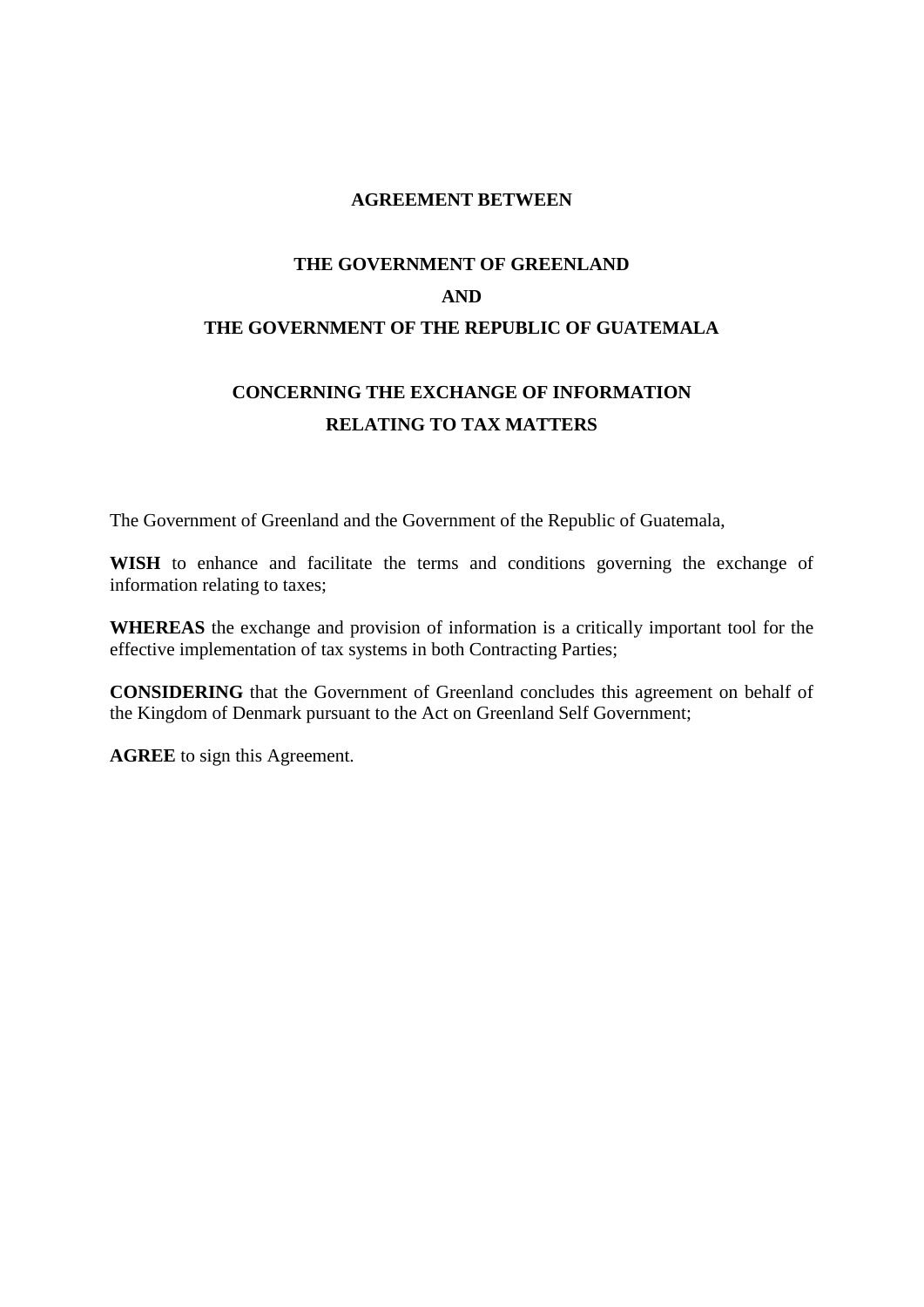#### **Object and Scope of the Agreement**

- 1. The competent authorities of the Contracting Parties shall provide assistance through exchange of information that is foreseeably relevant to the administration and enforcement of the domestic laws of the Contracting Parties concerning taxes covered by this Agreement. Such information shall include information that is foreseeably relevant to the determination, assessment and collection of such taxes, the recovery and enforcement of tax claims, or the investigation or prosecution of tax matters. Information shall be exchanged in accordance with the provisions of this Agreement and shall be treated as confidential in the manner provided in Article 8.
- 2. The rights and safeguards secured to persons by the laws or administrative practice of the Requested Party remain applicable to the extent that they do not unduly prevent or delay effective exchange of information.

### **Article 2**

#### **Jurisdiction**

A Requested Party is not obligated to provide information which is neither held by its authorities nor in the possession or control of persons who are within its territorial jurisdiction.

## **Article 3 Taxes Covered**

- 1. The taxes which are the subject of this Agreement are taxes of every kind and description imposed in the Contracting Parties.
- 2. This Agreement shall also apply to any identical or any substantially similar taxes imposed after the date of signature of the Agreement in addition to or in place of the existing taxes. The competent authorities of the Contracting Parties shall notify each other of any substantial changes to the taxation and related information gathering measures covered by the Agreement.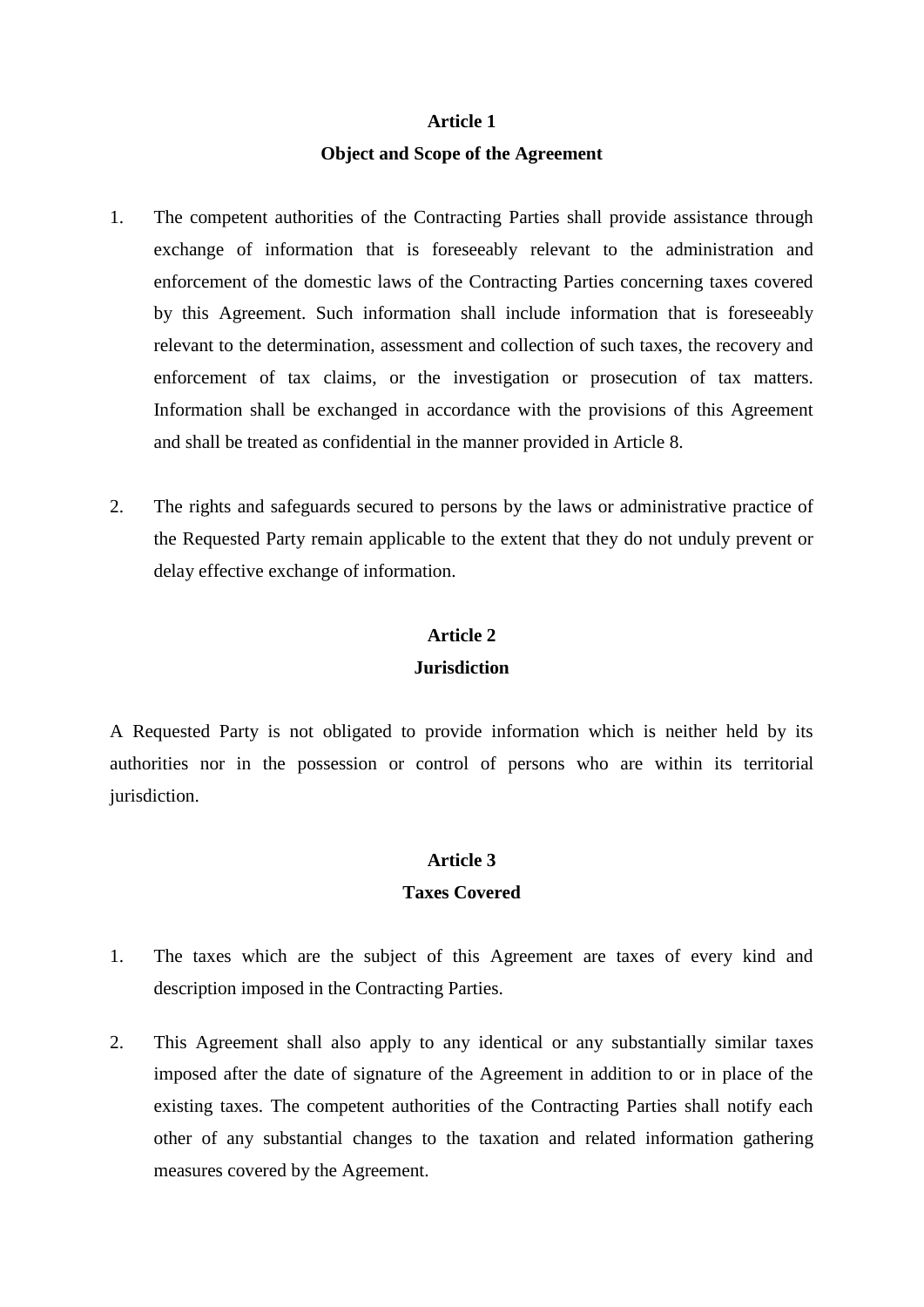## **Definitions**

- 1. For the purposes of this Agreement, unless otherwise defined:
	- a) the term "Contracting Party" means Greenland or Guatemala as the context requires;
	- b) the term "Guatemala" means the land, maritime and air space, including inland waters, the Territorial Sea, the Exclusive Economic Zone and Continental Shelf, over which the Republic of Guatemala exercises sovereign rights and jurisdiction in accordance with its internal law and international law;
	- c) the term "Greenland" means the landmass of Greenland and its territorial waters and any area outside the territorial waters where Denmark or Greenland according to domestic legislation and in accordance with international law, may exercise its rights with respect to the seabed and subsoil and their natural resources;
	- d) the term "competent authority" means:
		- (i) in Guatemala, the Superintendent of the Superintendencia de Administración Tributaria, his authorised representative or the authority which is designated as a competent authority for the purposes of this Agreement;
		- (ii) in Greenland, the Minister of Finance or his delegate;
	- e) the term "person" includes an individual, a company and any other body of persons;
	- f) the term "company" means any body corporate or any entity that is treated as a body corporate for tax purposes;
	- g) the term "publicly traded company" means any company whose principal class of shares is listed on a recognised stock exchange provided its listed shares can be readily purchased or sold by the public. Shares can be purchased or sold "by the public" if the purchase or sale of shares is not implicitly or explicitly restricted to a limited group of investors;
	- h) the term "principal class of shares" means the class or classes of shares representing a majority of the voting power and value of the company;
	- i) the term "recognised stock exchange" means any stock exchange agreed upon by the competent authorities of the Contracting Parties;
	- j) the term "collective investment fund or scheme" means any pooled investment vehicle, irrespective of legal form. The term "public collective investment fund or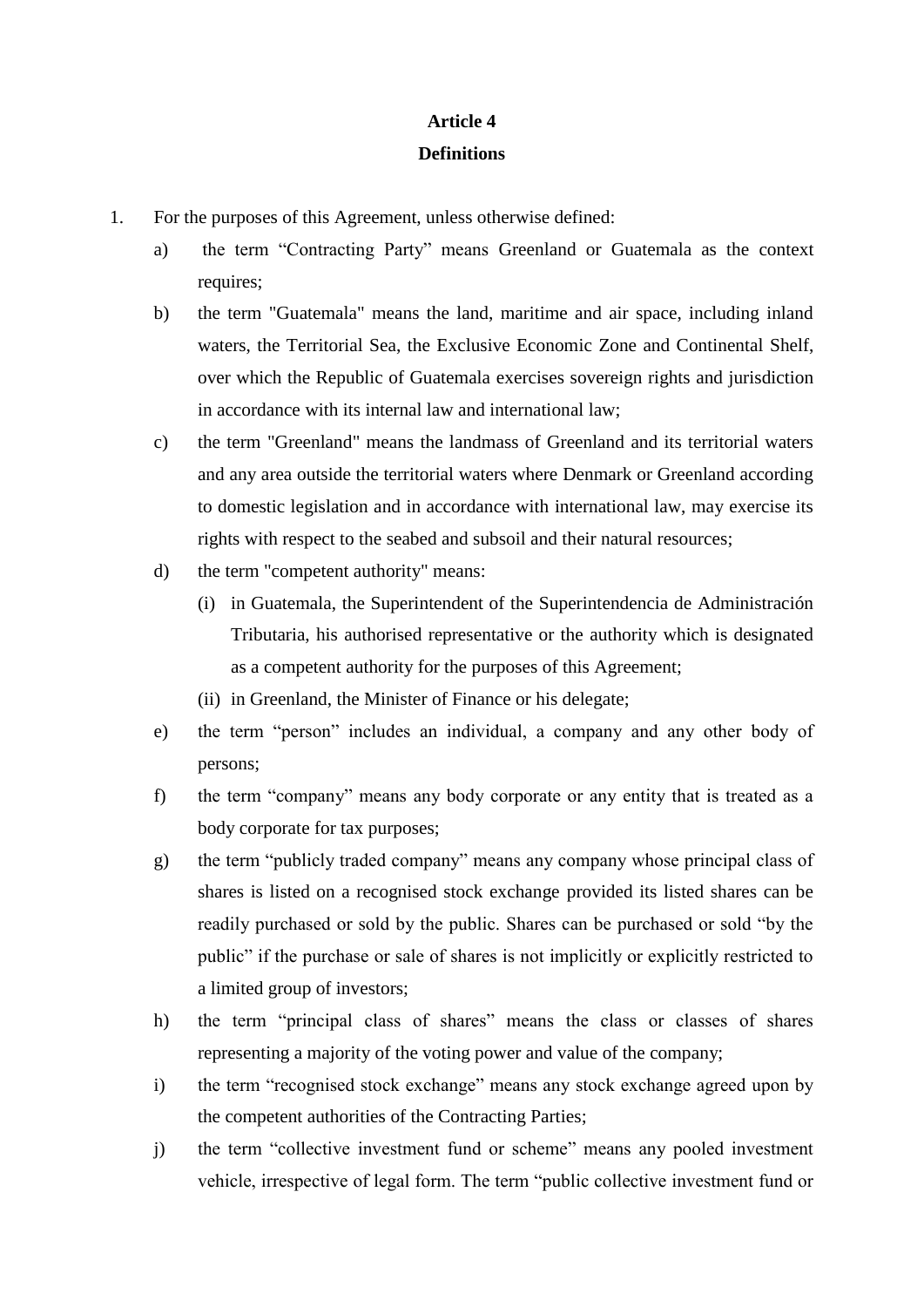scheme" means any collective investment fund or scheme provided the units, shares or other interests in the fund or scheme can be readily purchased, sold or redeemed by the public. Units, shares or other interests in the fund or scheme can be readily purchased, sold or redeemed "by the public" if the purchase, sale or redemption is not implicitly or explicitly restricted to a limited group of investors;

- k) the term "tax" means any tax to which the Agreement applies;
- l) the term "Requesting Party" means the Contracting Party requesting information;
- m) the term "Requested Party" means the Contracting Party requested to provide information;
- n) the term "information gathering measures" means laws and administrative or judicial procedures that enable a Contracting Party to obtain and provide the requested information;
- o) the term "information" means any fact, statement or record in any form whatever;
- p) the term "criminal tax matters" means tax matters involving intentional conduct which is liable to prosecution under the criminal laws of the Requesting Party;
- q) the term "criminal laws" means all criminal laws designated as such under domestic law irrespective of whether contained in the tax laws, the criminal code or other statutes.
- 2. As regards the application of this Agreement at any time by a Contracting Party, any term not defined therein shall, unless the context otherwise requires, have the meaning that it has at that time under the law of that Party, any meaning under the applicable tax laws of that Party prevailing over a meaning given to the term under other laws of that Party.

# **Article 5 Exchange of Information Upon Request**

1. The competent authority of the Requested Party shall provide upon request information for the purposes referred to in Article 1. Such information shall be exchanged without regard to whether the conduct being investigated would constitute a crime under the laws of the Requested Party if such conduct occurred in the Requested Party.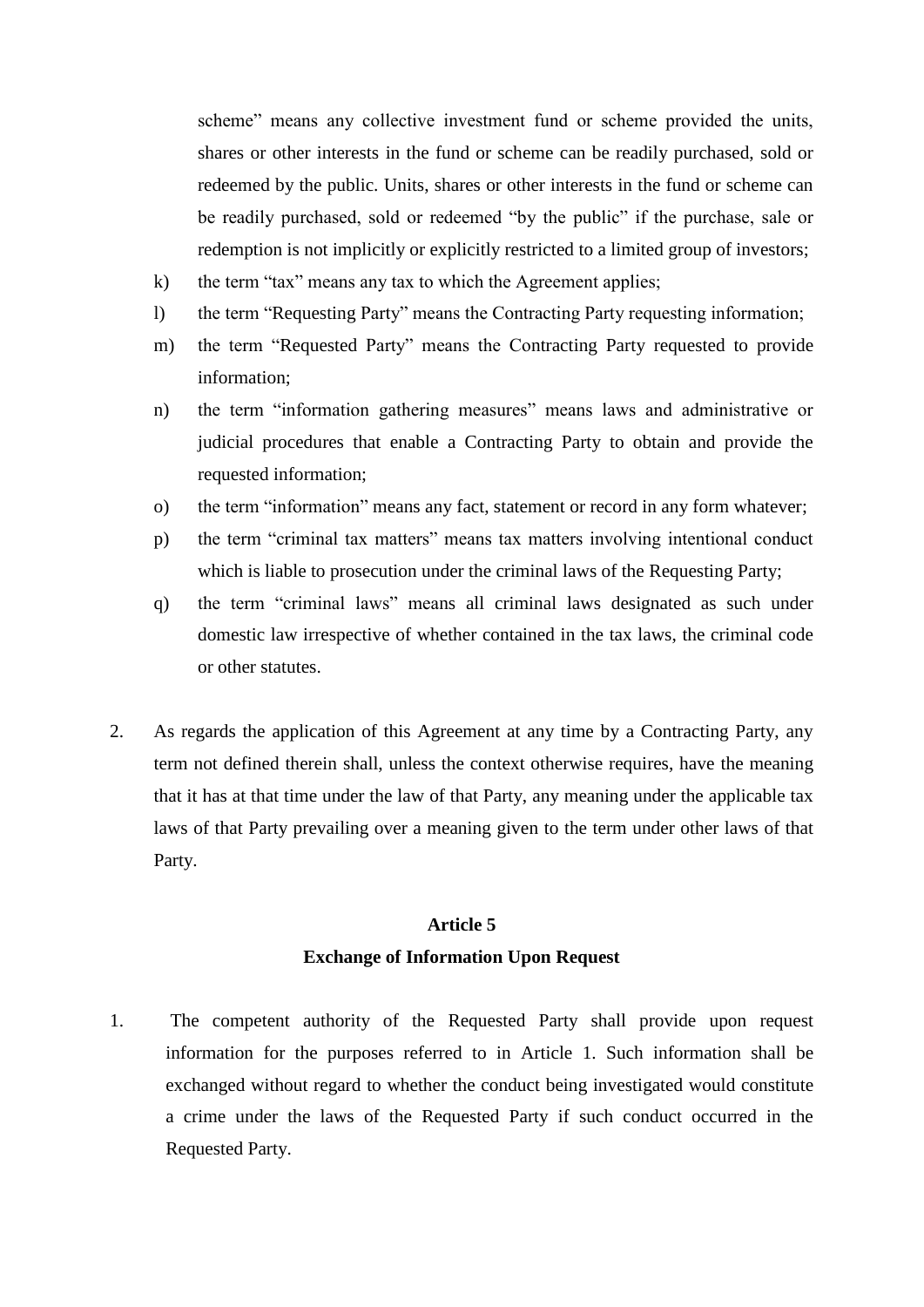- 2. If the information in the possession of the competent authority of the Requested Party is not sufficient to enable it to comply with the request for information, that Party shall use all relevant information gathering measures to provide the Requesting Party with the information requested, notwithstanding that the Requested Party may not need such information for its own tax purposes.
- 3. If specifically requested by the competent authority of a Requesting Party, the competent authority of the Requested Party shall provide information under this Article, to the extent allowable under its domestic laws, in the form of depositions of witnesses and authenticated copies of original records.
- 4. Each Contracting Party shall ensure that its competent authorities for the purposes specified in Article 1 of the Agreement, have the authority to obtain and provide upon request:
	- a) information held by banks, other financial institutions, and any person acting in an agency or fiduciary capacity including nominees and trustees;
	- b) information regarding the ownership of companies, partnerships, trusts, foundations, and other persons, including, within the constraints of Article 2, ownership information on all such persons in an ownership chain; in the case of trusts, information on settlors, trustees and beneficiaries; and in the case of foundations, information on founders, members of the foundation council and beneficiaries. Further, this Agreement does not create an obligation on the Contracting Parties to obtain or provide ownership information with respect to publicly traded companies or public collective investment funds or schemes unless such information can be obtained without giving rise to disproportionate difficulties.
- 5. The competent authority of the Requesting Party shall provide the following information to the competent authority of the Requested Party when making a request for information under the Agreement to demonstrate the foreseeable relevance of the information to the request:
	- (a) the identity of the person under examination or investigation;
	- (b) a statement of the information sought including its nature and the form in which the Requesting Party wishes to receive the information from the Requested Party;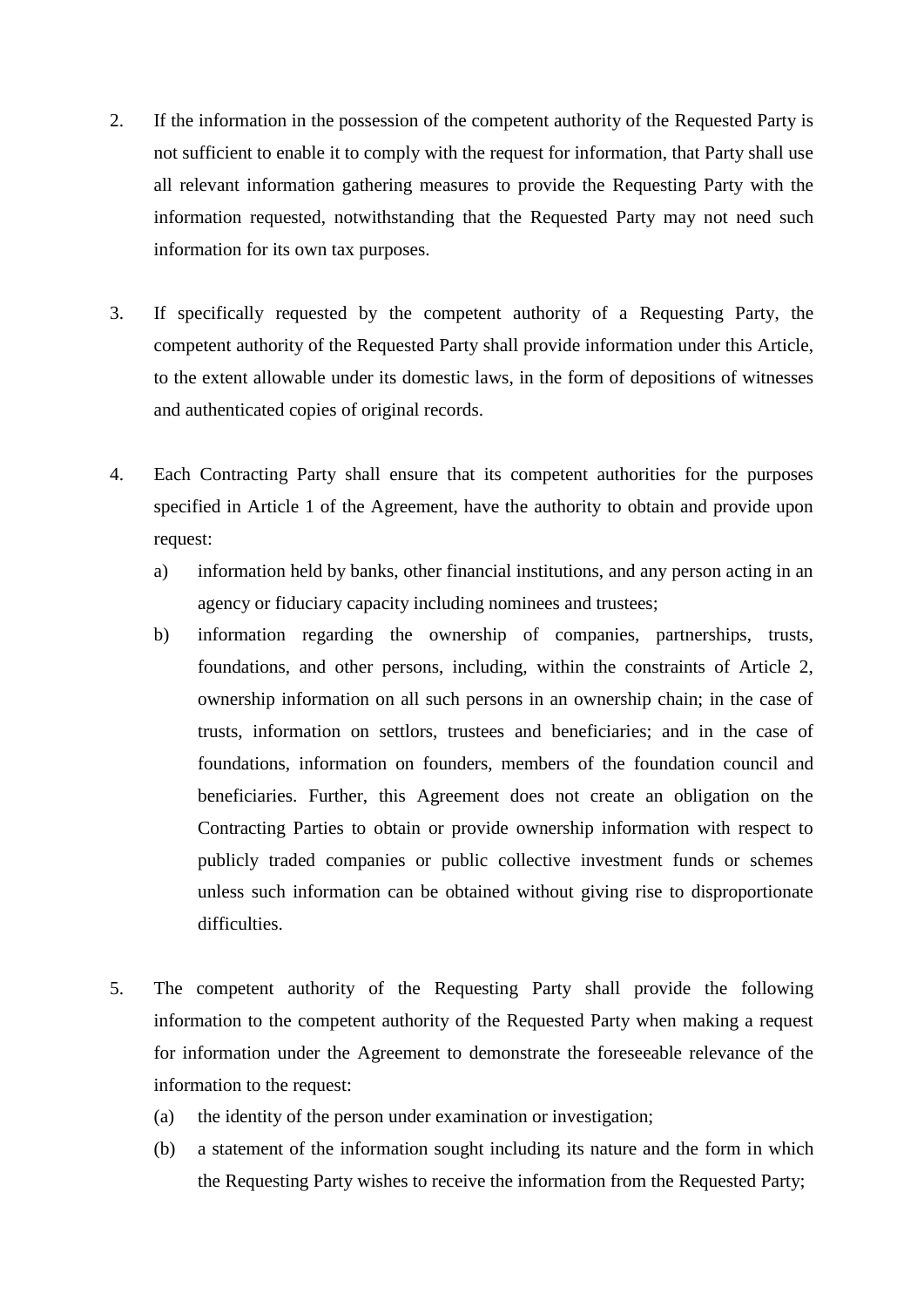- (c) the tax purpose for which the information is sought;
- (d) grounds for believing that the information requested is held in the Requested Party or is in the possession or control of a person within the jurisdiction of the Requested Party;
- (e) to the extent known, the name and address of any person believed to be in possession of the requested information;
- (f) a statement that the request is in conformity with the law and administrative practices of the Requesting Party, that if the requested information was within the jurisdiction of the Requesting Party then the competent authority of the Requesting Party would be able to obtain the information under the laws of the Requesting Party or in the normal course of administrative practice and that it is in conformity with this Agreement;
- (g) a statement that the Requesting Party has pursued all means available in its own territory to obtain the information, except those that would give rise to disproportionate difficulties.
- 6. The competent authority of the Requested Party shall forward the requested information as promptly as possible to the Requesting Party. To ensure a prompt response, the competent authority of the Requested Party shall:
	- a) Confirm receipt of a request in writing to the competent authority of the Requesting Party and shall notify the competent authority of the Requesting Party of deficiencies in the request, if any, within 60 days of the receipt of the request.
	- b) If the competent authority of the Requested Party cannot obtain and provide the information within 90 days of receipt of the request, including if it encounters obstacles in furnishing the information or it refuses to furnish the information, it shall immediately inform the Requesting Party, explaining the reason for its inability, the nature of the obstacles or the reasons for its refusal.

## **Article 6 Tax Examinations Abroad**

1. A Contracting Party may allow representatives of the competent authority of the other Contracting Party to enter the territory of the first-mentioned Party to interview individuals and examine records with the written consent of the persons concerned. The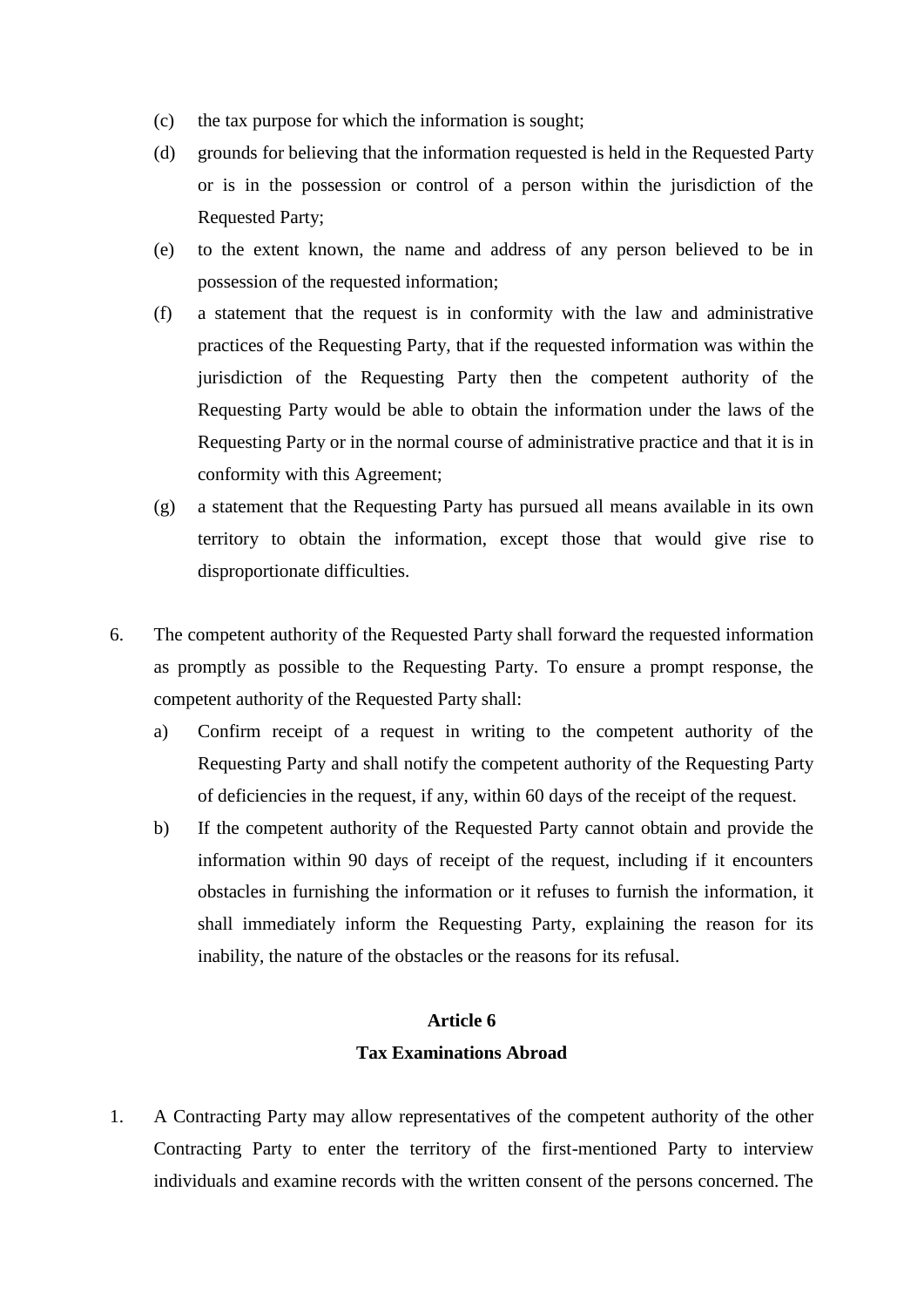competent authority of the second-mentioned Party shall notify the competent authority of the first-mentioned Party of the time and place of the meeting with the individuals concerned.

- 2. At the request of the competent authority of one Contracting Party, the competent authority of the other Contracting Party may allow representatives of the competent authority of the first-mentioned Party to be present at the appropriate part of a tax examination in the second-mentioned Party.
- 3. If the request referred to in paragraph 2 is acceded to, the competent authority of the Contracting Party conducting the examination shall, as soon as possible, notify the competent authority of the other Party about the time and place of the examination, the authority or official designated to carry out the examination and the procedures and conditions required by the first-mentioned Party for the conduct of the examination. All decisions with respect to the conduct of the tax examination shall be made by the Party conducting the examination.

# **Article 7 Possibility of Declining a Request**

- 1. The Requested Party shall not be required to obtain or provide information that the Requesting Party would not be able to obtain under its own laws for purposes of the administration or enforcement of its own tax laws. The competent authority of the Requested Party may decline to assist where the request is not made in conformity with this Agreement.
- 2. The provisions of this Agreement shall not impose on a Contracting Party the obligation to supply information which would disclose any trade, business, industrial, commercial or professional secret or trade process. Notwithstanding the foregoing, information of the type referred to in Article 5, paragraph 4 shall not be treated as such a secret or trade process merely because it meets the criteria in that paragraph.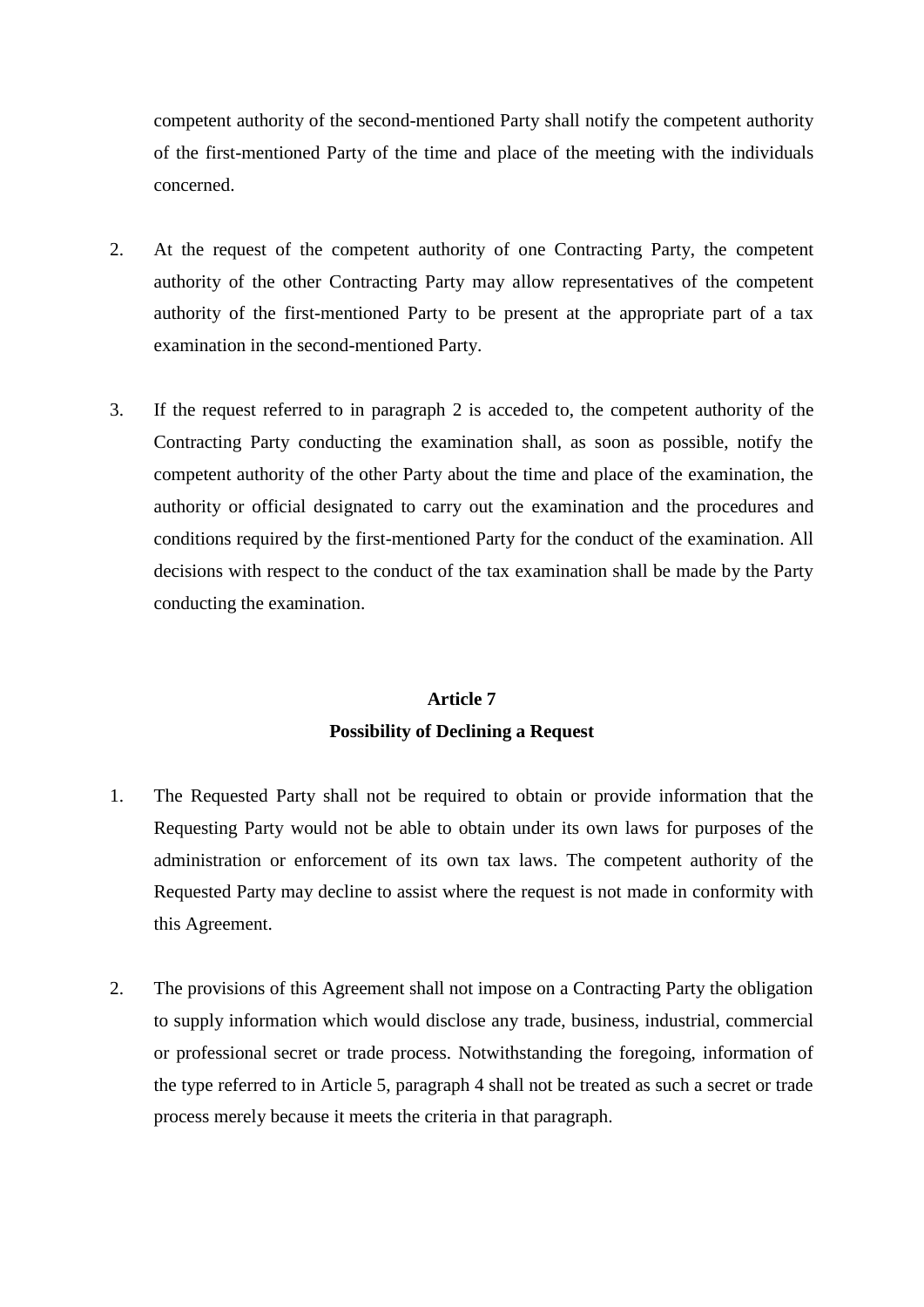- 3. The provisions of this Agreement shall not impose on a Contracting Party the obligation to obtain or provide information, which would reveal confidential communications between a client and an attorney, solicitor or other admitted legal representative where such communications are:
	- (a) produced for the purposes of seeking or providing legal advice; or
	- (b) produced for the purposes of use in existing or contemplated legal proceedings.
- 4. The Requested Party may decline a request for information if the disclosure of the information would be contrary to public policy (ordre public).
- 5. A request for information shall not be refused on the ground that the tax claim giving rise to the request is disputed.
- 6. The Requested Party may decline a request for information if the information is requested by the Requesting Party to administer or enforce a provision of the tax law of the Requesting Party, or any requirement connected therewith, which discriminates against a national of the Requested Party as compared with a national of the Requesting Party in the same circumstances.

# **Article 8 Confidentiality**

Any information received by a Contracting Party under this Agreement shall be treated as confidential and may be disclosed only to persons or authorities (including courts and administrative bodies) in the jurisdiction of the Contracting Party concerned with the assessment or collection of, the enforcement or prosecution in respect of, or the determination of appeals in relation to, the taxes imposed by a Contracting Party. Such persons or authorities shall use such information only for such purposes. They may disclose the information in public court proceedings or in judicial decisions. The information may not be disclosed to any other person or entity or authority or any other jurisdiction without the express written consent of the competent authority of the Requested Party.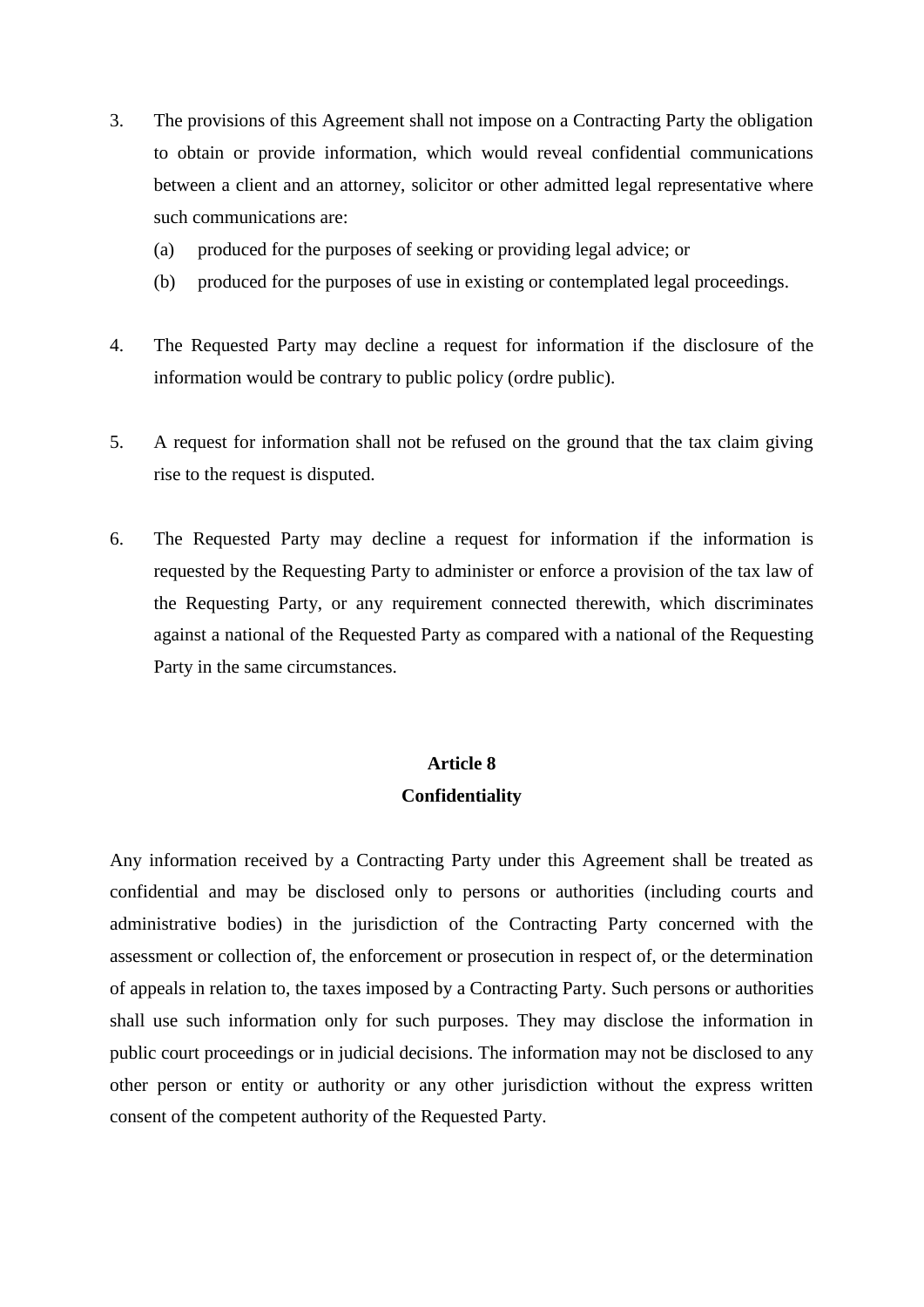#### **Costs**

Incidence of costs incurred in providing assistance shall be agreed by the competent authorities of the Contracting Parties.

### **Article 10**

#### **Implementing Legislation**

The Contracting Parties shall enact any legislation necessary to comply with, and give effect to, the terms of the Agreement.

## **Article 11**

### **Language**

Requests for assistance and answers thereto shall be drawn up in the English language.

# **Article 12 Mutual Agreement Procedure**

- 1. Where difficulties or doubts arise between the Contracting Parties regarding the implementation or interpretation of this Agreement, the respective competent authorities shall endeavour to resolve the matter by mutual agreement.
- 2. In addition to the agreements referred to in paragraph 1, the competent authorities of the Contracting Parties may mutually agree on the procedures to be used under Articles 5 and 6.
- 3. The competent authorities of the Contracting Parties may communicate with each other directly for purposes of reaching agreement under this Article.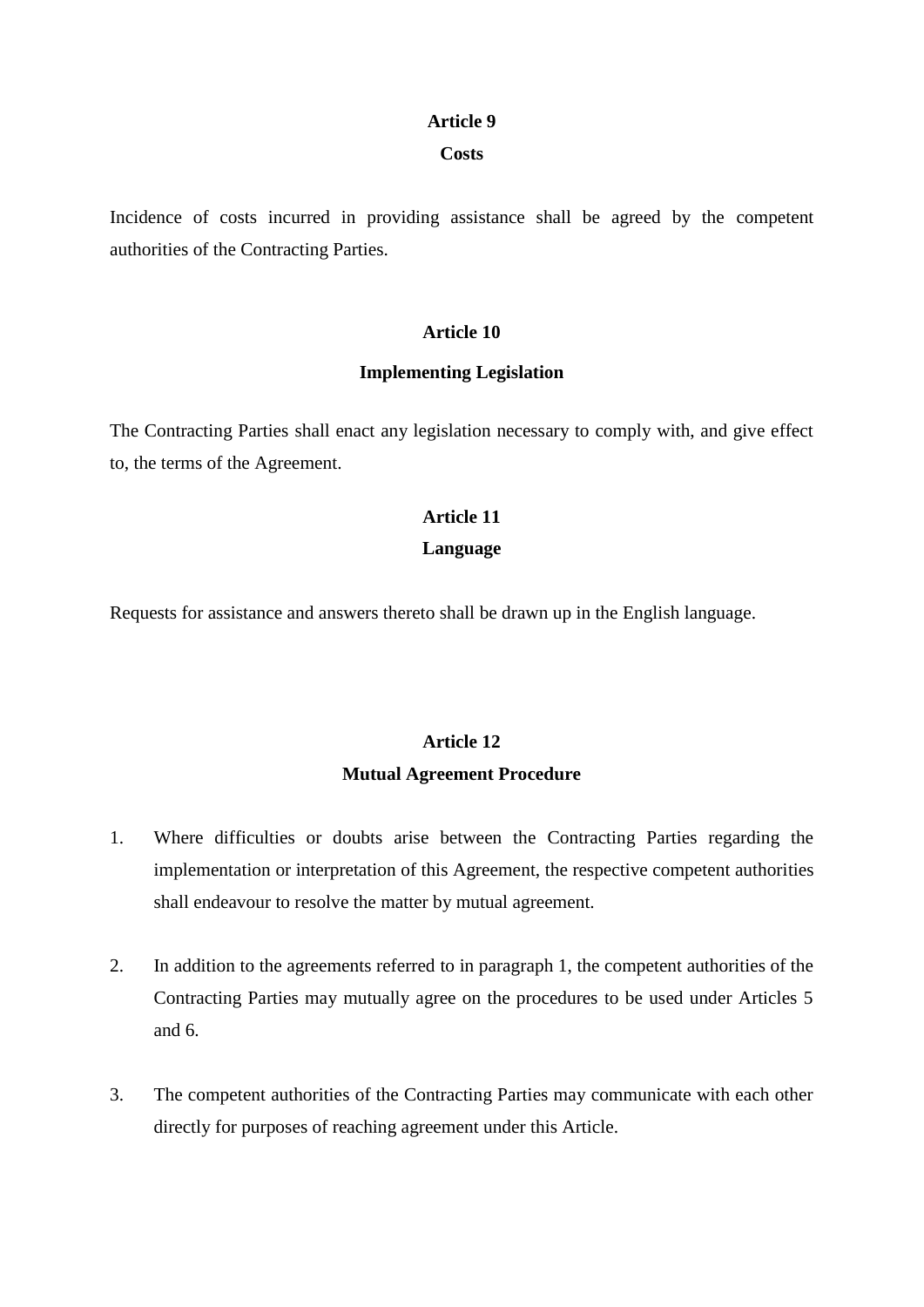#### **Entry into Force**

- 1. Each of the Contracting Parties shall notify the other in writing of the completion of the procedures required by its law for the entry into force of this Agreement.
- 2. This Agreement shall enter into force on the thirtieth day after the receipt of the later of these notifications and shall thereupon have effect:
	- (a) for criminal tax matters, on that date;
	- (b) for all other matters covered in Article 1, for taxable periods beginning on or after the first day of January of the year next following the date on which the Agreement enters into force, or where there is no taxable period, for all charges to tax arising on or after the first day of January of the year next following the date on which the Agreement enters into force.

### **Article 14**

### **Termination**

- 1. This Agreement shall remain in force until terminated by a Contracting Party. Either Contracting Party may terminate the Agreement by giving written notice of termination to the other Contracting Party. In such case, the Agreement shall cease to have effect on the first day of the month following the end of the period of six months after the date of receipt of notice of termination by the other Contracting Party.
- 2. In the event of termination, both Contracting Parties shall remain bound by the provisions of Article 8 with respect to any information obtained under the Agreement.